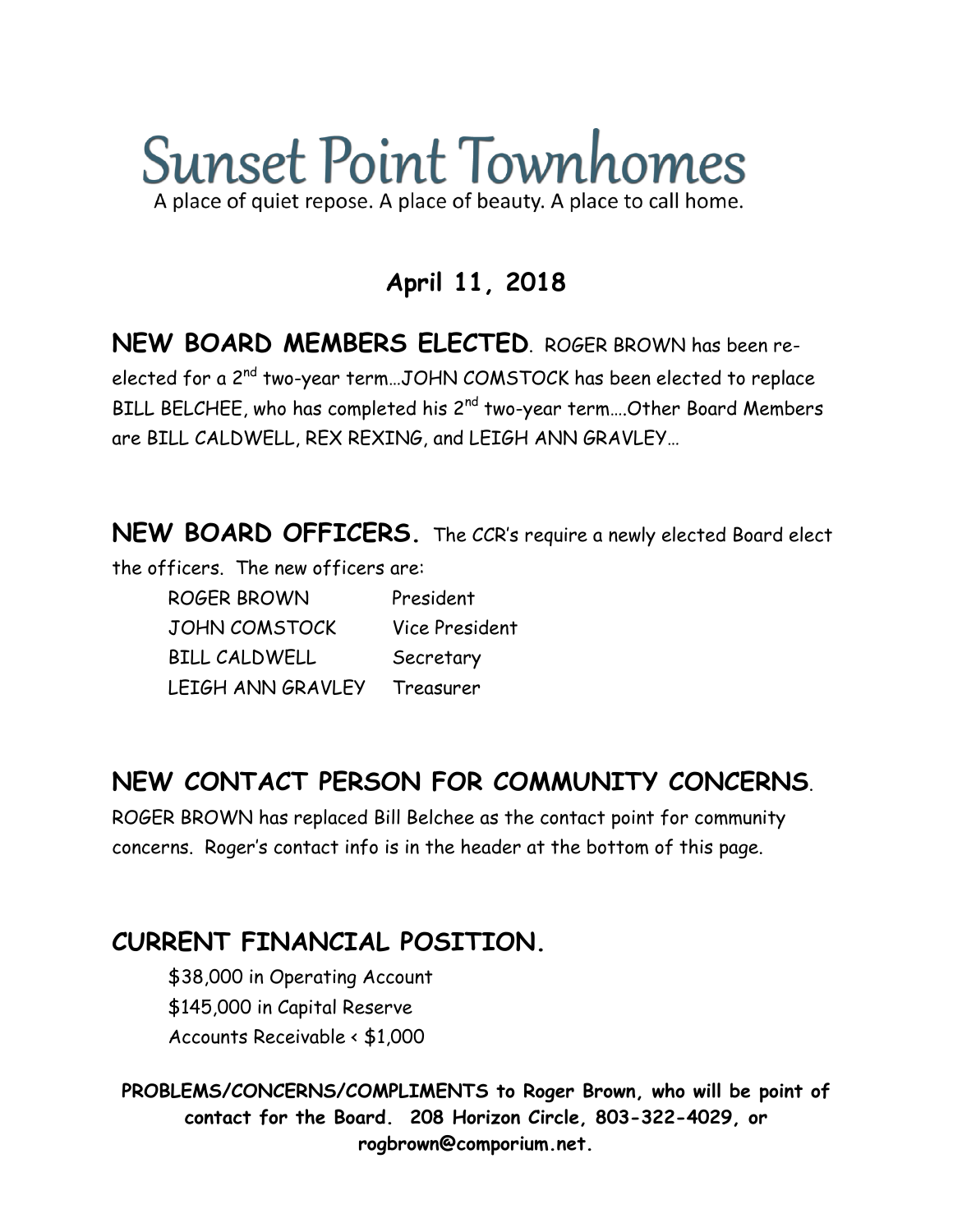## **FOLLOWUP TO QUESTIONS AT THE COMMUNITY MEETING**

- Question: Why is \$27K budgeted for trees, when we expect the total cost to be \$13K? Response: The \$27K was a combination of \$13K for the trees, \$3K for clearing the fence behind Hightide, \$4K for arborist removal of tall trees, and a reserve fund for other projects which were not funded.
- Question: How about replacing the light fixtures on the back porch? Response: Those fixtures have been rusting for years. (They may have been a cost-cutting measure of the Builder.) We've completed some expensive projects in the past few years totaling some \$90K. We'll gather some costs and consider this project along with others for next year's Capital Budget.
- Question: Can we do something about the speeding on Hightide? Response: The Board will look at speed bump options and costs for various solutions.

**TREES.** Phase I (HOA pays for the trees) and Phase II (Homeowner pays for trees or other landscaping) have largely been completed, though some work remains to be completed. We have received many favorable comments. Those trees will bloom this year!

**FENCES.** The back fence on the Single Family side has been replaced at a total cost of \$8,400 (budgeted a year ago at \$8,000). The next target will be the 600+ foot fence on the west side of the Community—the one between the townhouses and the mobile homes on Honeysuckle Drive. It's got some problems, too, but not as bad as the one we just replaced.

**POOL.** The Pool has just been refinished for the first time since it was built 15 years ago. This is a major project, as you might imagine. We had to remove all the water before work could begin, and to replace all the water once the refinishing was complete. Our Pool Consultant will visit the Pool for each of the next 28 days to get the chemistry of the water right. (It's a DHEC requirement). A new storage shed has been built, also at the behest of DHEC. The refinishing was budgeted at \$12,000, and will be paid when we receive the invoice.